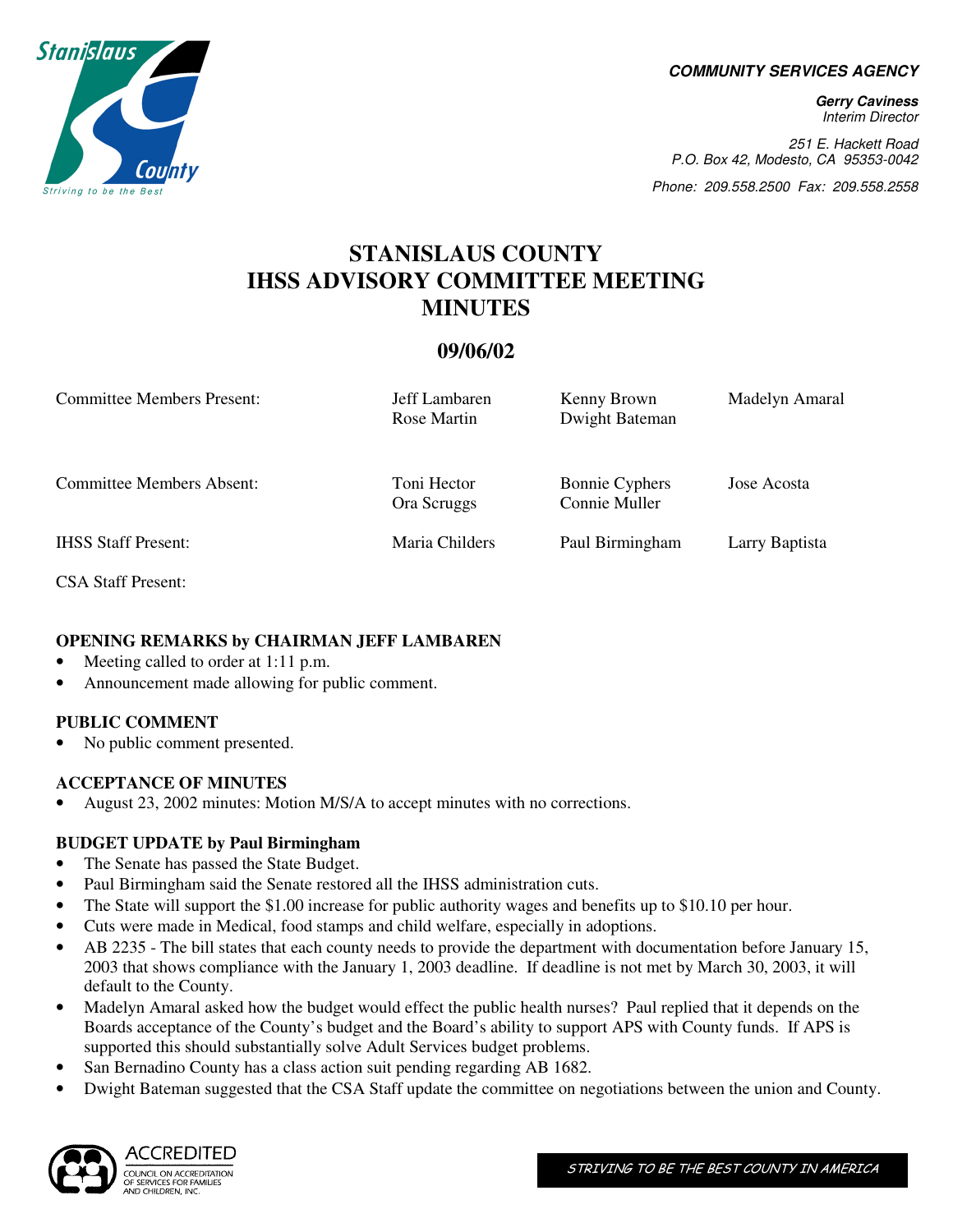#### **MEMBERSHIP UPDATE**

- Committee members were to look over bylaw draft copies given to them in a previous meeting.
- Dwight Bateman suggested that the committee look at other bylaws from other committee's policies.
- Paul Birmingham said that he has an application from a recipient, which is a new prospective future member for consideration. Paul said he has met the criteria, has strong recommendations and will go out and interview him soon.
- Paul Birmingham suggested that an absent member may attend a meeting by teleconference.
- Dwight Bateman suggested that CSA staff put on the agenda that if members are not able to attend the meeting to call 48-72 hours ahead of the meeting to alert staff.
- Motion M/S/A: With a 2/3 vote by committee members to remove a committee member after a total of three unexcused absences in one calendar year. Then the committee will revert to the membership list to solicit new members.
- Kenny Brown has a draft of bylaws that he has typed up. He will forward the draft to Larry Baptista and he will bring copies to next meeting.

## **REVIEW OF LETTER OF SUPPORT FOR PUBLIC HEALTH NURSES**

- Passed out draft of letter regarding support of public health nurses.
- Committee members reviewed letter and accepted with only a correction to Jeff Lambaren's name and title. Jeff Lambaren to sign and send out once changes are made.

## **REVIEW OF BOARD COPIES OF THE "EMPLOYER OF RECORD" RECOMMENDATION**

- Passed out copies of "Employer of Record" recommendation report.
- Madelyn Amaral stated that the title page be reworded to read "Stanislaus County In-Home Supportive Services Advisory Committees Recommendation Regarding AB 1682 "Employer of Record".
- Dwight Bateman asked the committee if they ever got a finalization on what insurance costs are? Paul replied that the county had not and they still anticipate the \$60,000 dollars.
- Jeff Lambaren asked Paul Birmingham if the charts reflect the change of the cost increase of the homemaker mode. Paul replied that the total is the same but the distribution of costs is different.
- Dwight Bateman asked the members if the Board has been educated on the different modes? Paul replied that an earlier board item had educated them on those modes.
- Larry Baptista collected all the recommendation reports for corrections.

## **PREPARATIONS FOR SEPTEMBER 17, 2002 BOARD OF SUPERVISORS' MEETING**

- Committee is possibly looking for a morning meeting either on Tuesday, October 1 or Tuesday, October 8, 2002 rather than the scheduled meeting on September 17.
- Committee decided to wait until next meeting to discuss this item.

## **UPDATE HOMEMAKER MODE**

- Jeff Lambaren said that he had found no job position specs on the homemaker mode. But he found job specs in the 1970's. People in the Human Resource department have found none. Jeff suggested that there can be an agenda item to bring back a job classification with wage category, etc.
- Maria Childers suggested that the committee look at other counties and see if they have any job classification for a homemaker mode. CSA Staff and Jeff Lambaren will look into it further and bring more information back to the next meeting.

## **FUTURE CONSIDERATION OF PUBLIC AUTHORITY**

- Passed out copies of San Joaquin and Merced counties draft of a Public Authority Ordinance.
- Committee members to look over and discuss at next meeting.